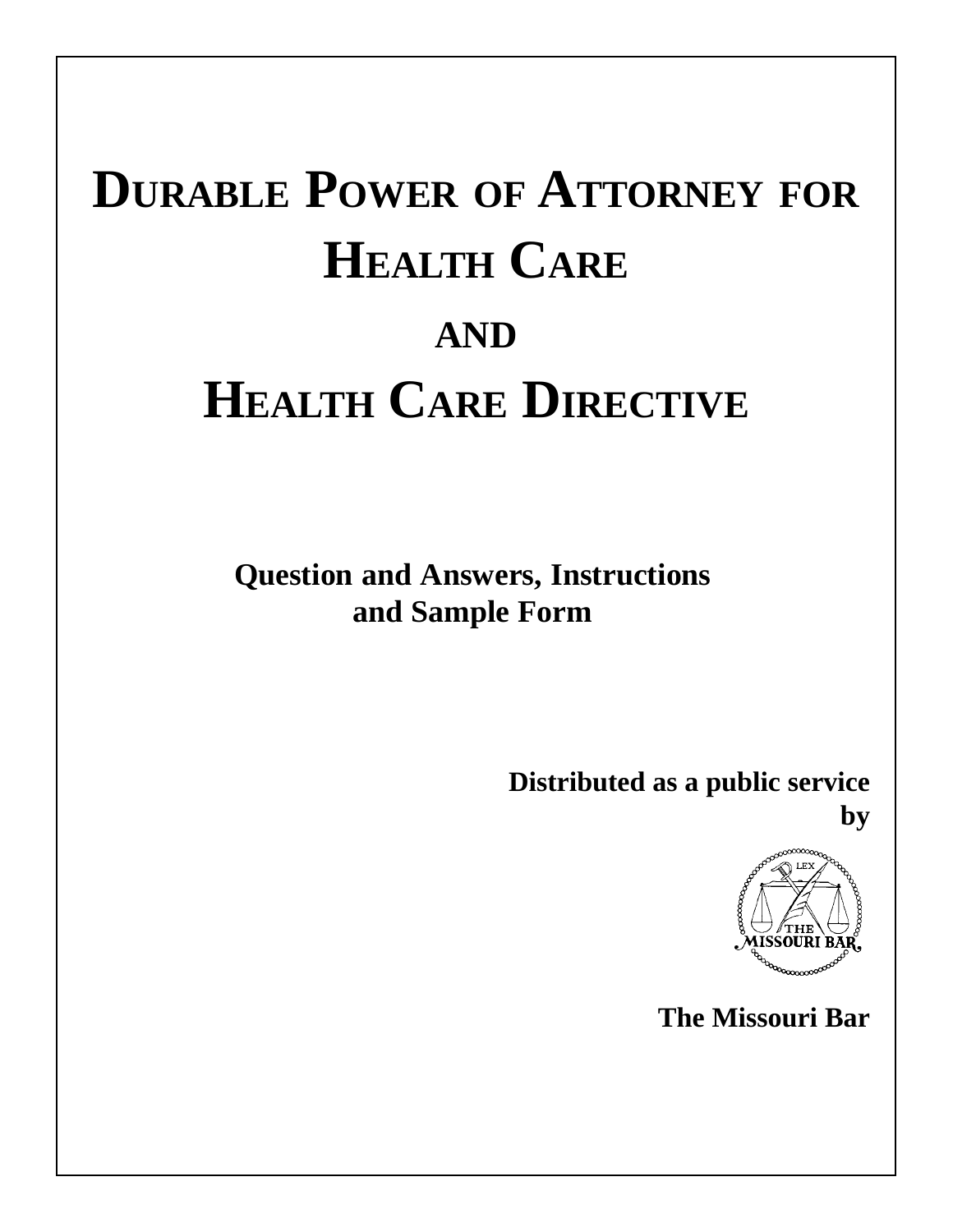## **Durable Power of Attorney for Health Care and Health Care Directive**

#### **Published by The Missouri Bar**

Read the Questions and Answers and Instructions which accompany this form carefully before attempting to complete the Durable Power of Attorney for Health Care and Health Care Directive. This form is not the only way to express your desires regarding future health care. This form is distributed with the understanding that The Missouri Bar, its committees, authors and speakers do not thereby render legal advice. If you do not understand this form, or if you feel the form does not meet your needs, you should consult a lawyer.

| This form belongs to: |  |
|-----------------------|--|
| Name:                 |  |
|                       |  |
|                       |  |
|                       |  |
|                       |  |
|                       |  |
|                       |  |
|                       |  |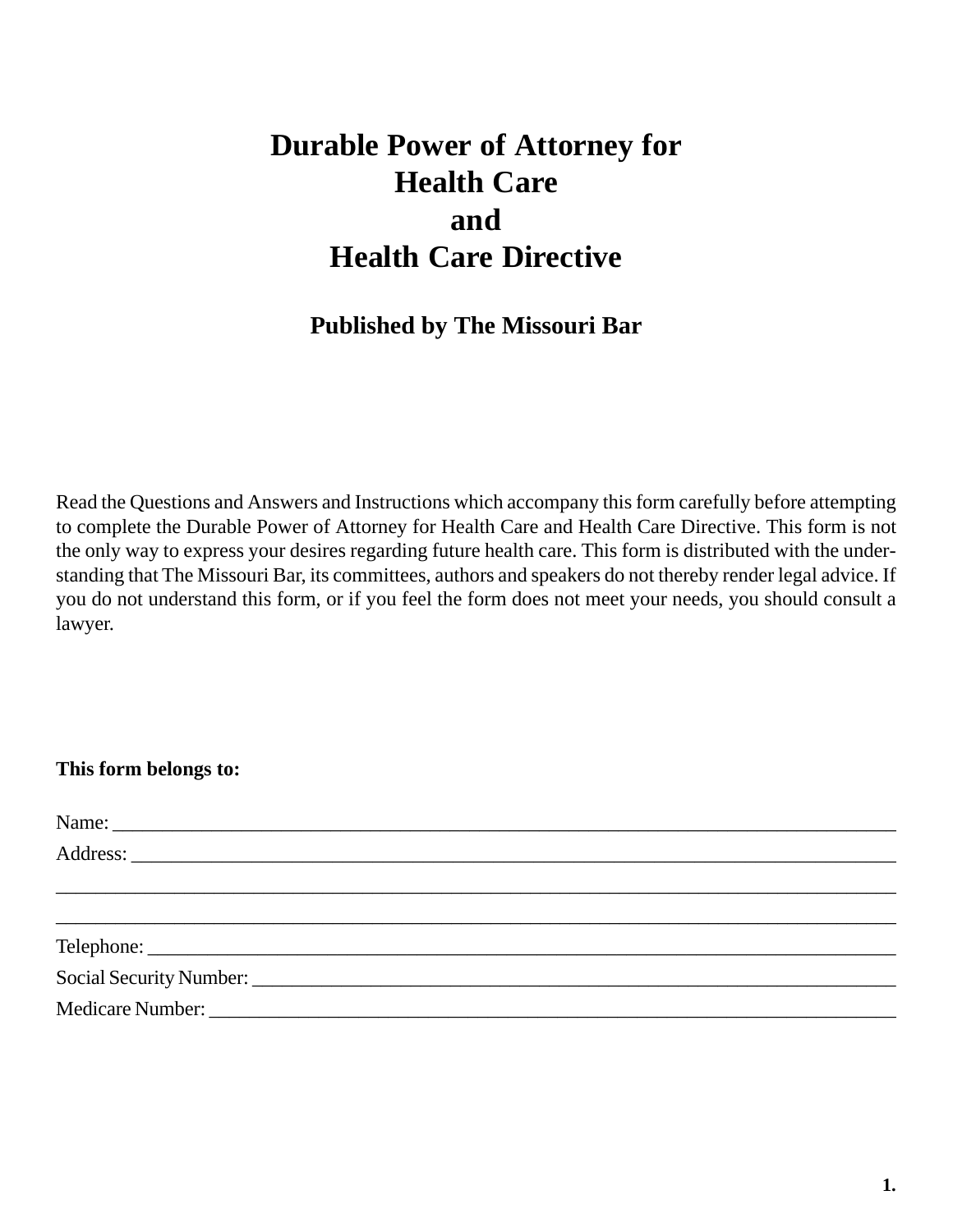## **QUESTIONS AND ANSWERS CONCERNING THE DURABLE POWER OF ATTORNEY FOR HEALTH CARE AND HEALTH CARE DIRECTIVE**

#### **INTRODUCTION**

Many Missouri citizens are concerned about the health care they may receive if they cannot express their desires. The Missouri Bar is providing this form to you as a public service. This form is not the only way to express your desires regarding future health care. If you have special needs, you may want to consult a lawyer. This form allows you to appoint an agent to make health care decisions if you are unable to do so. The form also allows you to furnish clear and convincing proof of your intentions regarding your future health care.

#### **QUESTIONS AND ANSWERS**

The following questions and answers may help you understand the form:

#### **Do I need a lawyer to complete this form?**

*A.* No. However, if you do not feel this form meets your needs, you may want to consult a lawyer.

#### **Why does this form have three parts?**

*A.* Part I is your Durable Power of Attorney for Health Care. It allows you to appoint someone to make decisions for you if you are unable to act concerning your health care.

Part II is your Health Care Directive. It allows you to express your intention regarding your future health care.

Part III provides for notarization. If you intend to use the Durable Power of Attorney For Health Care in Part I, this document **must** be notarized.

#### **What is a Durable Power of Attorney for Health Care (Part I)?**

*A.* It is a document that allows you to appoint someone to make all kinds of health care decisions for you, but only if you are not able to do so. These decisions may include, but are not limited to, decisions to withhold or withdraw life-prolonging procedures.

#### **What is a Health Care Directive (Part II)?**

*A.* It is like a living will; it is a document that allows you to state in advance your wishes regarding the use of life-prolonging procedures. It may be relied upon when you are unable to communicate your decisions.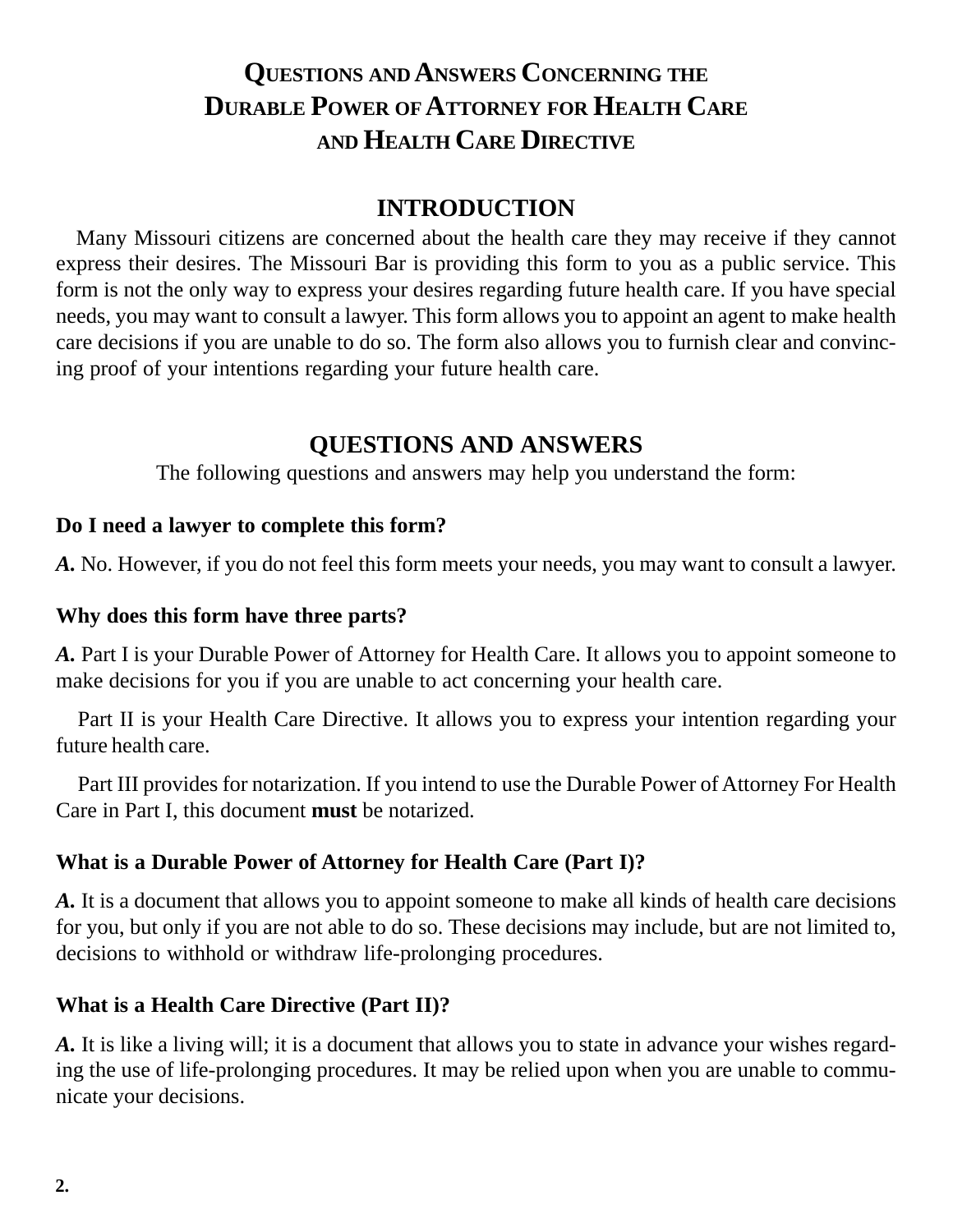#### **Do I need both?**

*A.* If you decide that you want someone to speak for you concerning your future health care you will need to fill out the Durable Power of Attorney for Health Care (Part I). Please consider doing this if there is someone you would like to appoint. If you decide that you want to express your desires about life-prolonging procedures you will need to fill out the Health Care Directive (Part II). The Directive will provide doctors and others with evidence concerning your wishes. The Health Care Directive (Part II) may also serve as a guide for your agent.

#### **Does the person I appoint as my agent have to be a lawyer?**

*A.* No. You may appoint a person 18 years of age or older. An agent is usually a close relative or someone you trust with your life. It cannot be your doctor, an employee of your doctor, or an owner/operator or employee of a health care facility in which you are a resident, unless you are related.

#### **Can an agent withhold or withdraw artificially supplied nutrition and hydration?**

*A.* Yes, if you specifically authorize your agent to do so. The Durable Power of Attorney for Health Care (Part I) requires that you indicate whether or not you want your agent to have authority to withdraw this type of medical treatment. The Health Care Directive (Part II) also requires that you indicate whether or not you want artificially supplied nutrition and hydration to be withheld or withdrawn under certain circumstances.

#### **When can my agent act?**

*A.* The Durable Power of Attorney for Health Care (Part I) only become effective when you are incapacitated and unable to make health care decisions. Unless you state otherwise, Missouri law requires two doctors to make the incapacity decision. The form allows you to choose whether you would like one or two doctors to make the incapacity decision.

#### **If I already have a Durable Power of Attorney, should I sign a Durable Power of Attorney for Health Care (Part I)?**

*A.* Possibly. Your existing Durable Power of Attorney may not cover health care or comply with Missouri Durable Power of Attorney for Health Care Act.

#### **If I already have a Living Will, should I sign a Health Care Directive (Part II)?**

*A.* Possibly. Many Living Will forms currently in use only apply when you are expected to die within a short period of time and do not allow for the withdrawal or withholding of artificial nutrition and hydration. They do not cover a condition such as the persistent vegetative state which occurred in the well known case of *Cruzan v. Director*, 110 S.Ct. 2841 (1990).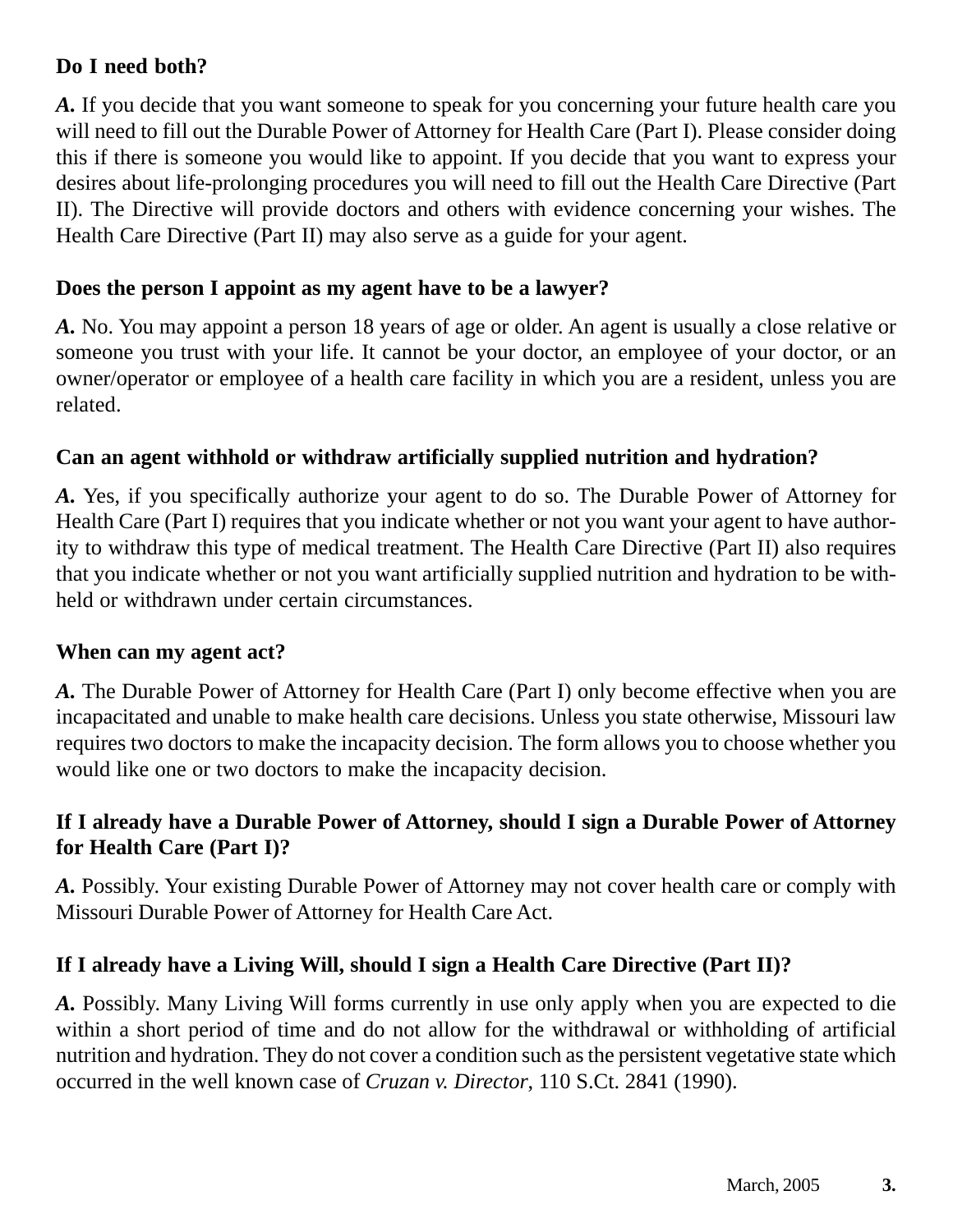## **DURABLE POWER OF ATTORNEY FOR HEALTH CARE AND HEALTH CARE DIRECTIVE**

This form allows you to express your desires concerning your health care.

The Durable Power of Attorney for Health Care (Part I) allows you to appoint an agent to make health care decisions if you are unable to do so.

The Health Care Directive (Part II) allows you to furnish clear and convincing proof of your intentions regarding withholding or withdrawal of life-prolonging procedures, and may be relied upon by your physician even if you are unable to communicate your decisions.

The General Provisions (Part III) apply to both the Directive and the Power of Attorney. You may complete the Power of Attorney (Part I) or the Directive (Part II) or both.

IF THERE IS A STATEMENT WITH WHICH YOU DO NOT AGREE, YOU MAY CHANGE IT AND ADD YOUR INITIALS.

Read the Questions and Answers and Instructions which accompany this form carefully before attempting to complete the Durable Power of Attorney for Health Care and Health Care Directive. This form is not the only way to express your desires regarding future health care. This form is distributed with the understanding that The Missouri Bar, its committees, authors, and speakers do not thereby render legal advice. If you do not understand this form, or if you feel the form does not meet your needs, you should consult a lawyer.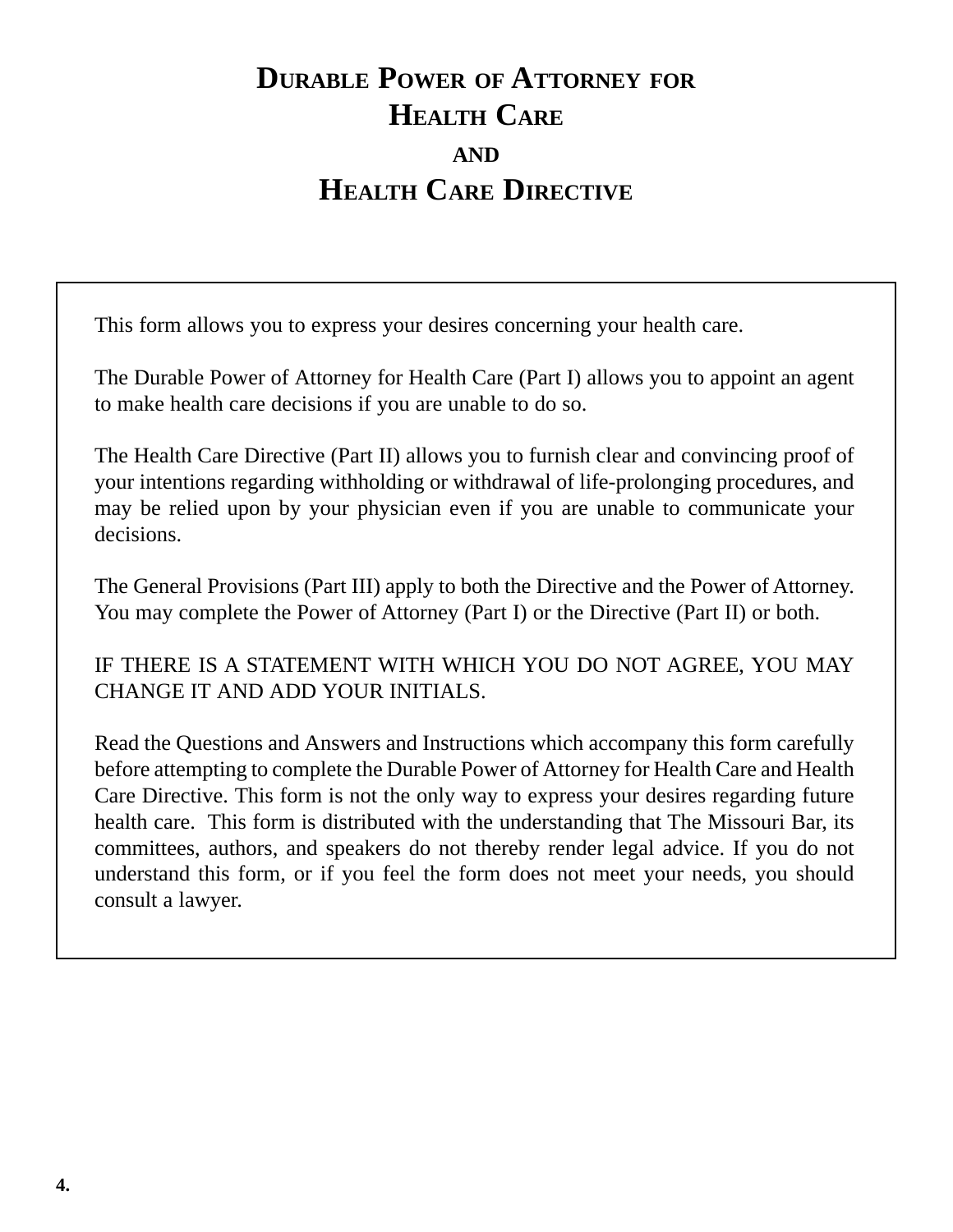## **GENERAL INSTRUCTIONS FOR COMPLETING THE DURABLE POWER OF ATTORNEY FOR HEALTH CARE AND HEALTH CARE DIRECTIVE**

Read the entire form before signing or initialing any part.

Discuss this form with your family and close friends. Include anyone who may be asked to make decisions concerning your future health care if you are unable to do so.

**Give a copy of this form to your family, close friends, doctor, lawyer, minister or anyone that may be asked to make decisions concerning your health care if you are unable to do so.** Do not place the original of this form in your safe deposit box. It will not be usable unless your agent or alternate agents have access to your safe deposit box without your presence through a signature card from the bank where the safe deposit box is located.

Decide whether you want to complete the Durable Power of Attorney for Health Care (Part I) and the Health Care Directive (Part II). You may choose to complete only one or both.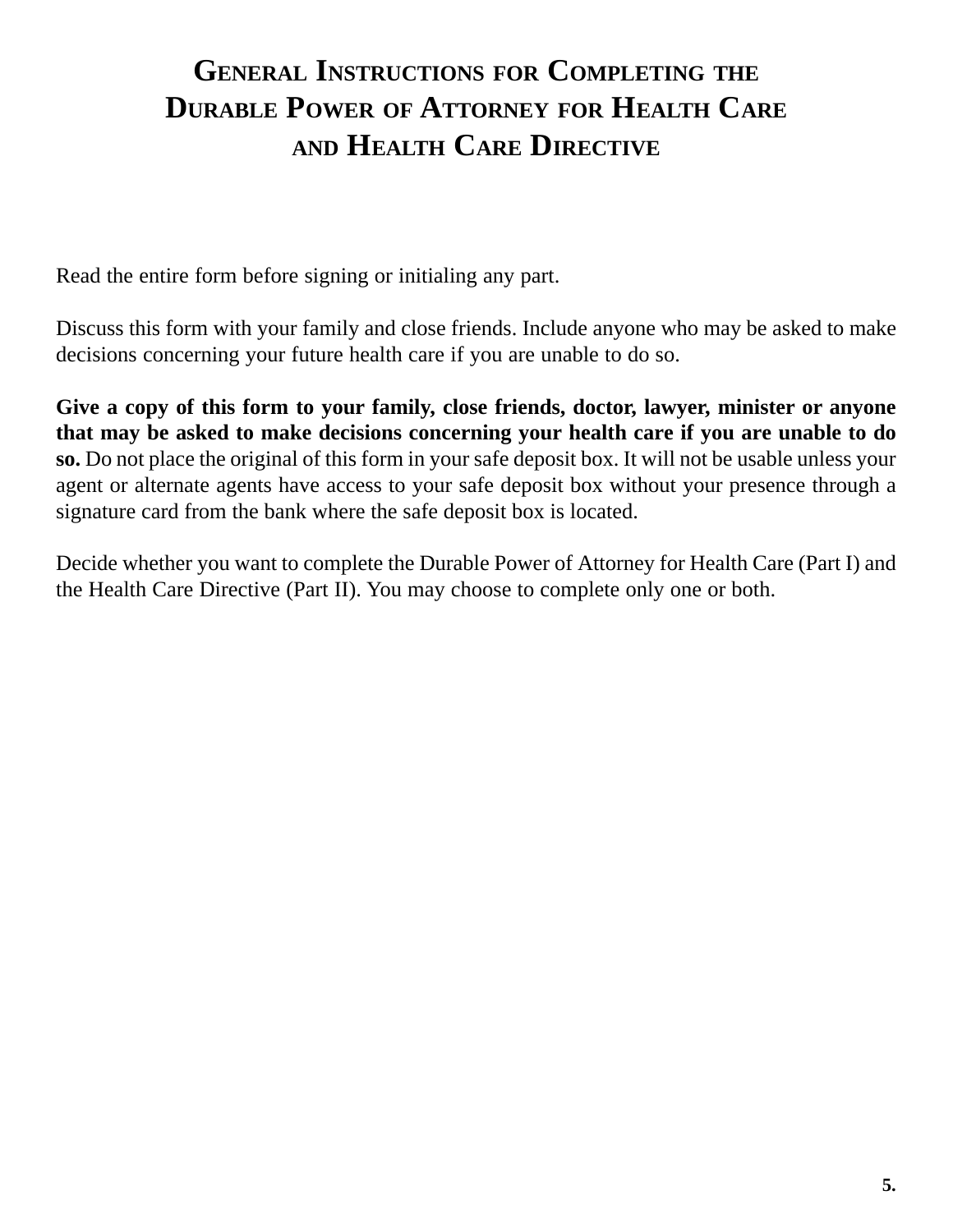#### **Instructions for Completing Part I.**

#### **Durable Power of Attorney for Health Care**

If you decide not to complete the Durable Power of Attorney for Health Care (Part I), write your initials above the line that says "initials" in the shaded box which appears below the words **"Part I. Durable Power of Attorney for Health Care"**.

If you decide to complete the Durable Power of Attorney for Health Care (Part I), please follow the instructions below.

DO NOT initial the shaded box below the words **"Part I. Durable Power of Attorney for Health Care".**

Complete **Section 1 Selection of Agent** with the name, address, and telephone number of the person you choose as your agent.

If you wish to complete **Section 2 Alternate Agents** write the names, addresses, and telephone numbers of persons you would like to be your agent if the person you named in Section 1 is not available.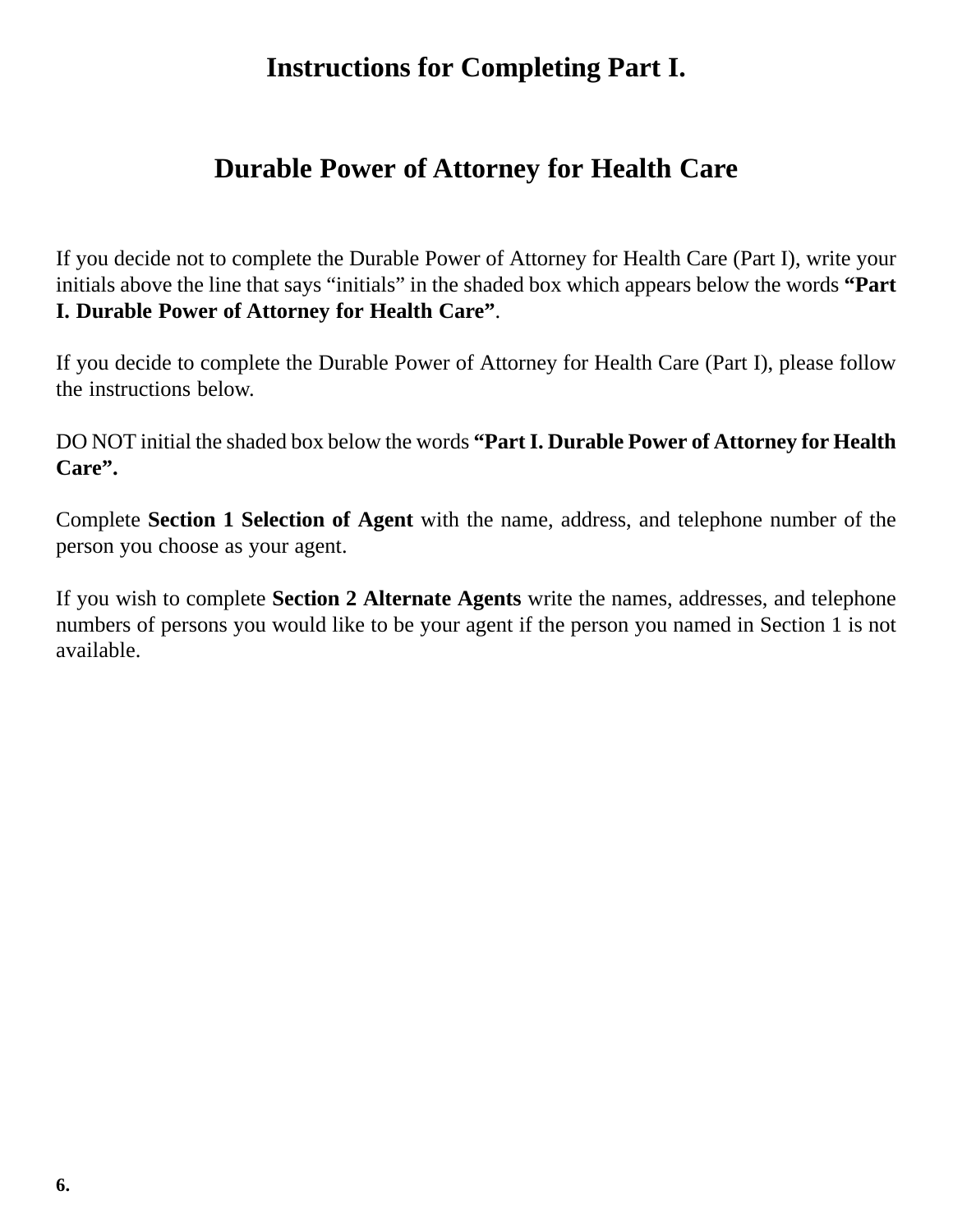## **Part I. Durable Power of Attorney for Health Care**

**• If you do** *NOT* **wish to name an agent to make health care decisions for you, write your initials in the box to the right and got to Part II.** 

| <b>Initials</b> |  |
|-----------------|--|

This form has been prepared to comply with the "Durable Power of Attorney for Health Care Act" of Missouri.

|  | <b>Selection of Agent.</b> I appoint: |                               |
|--|---------------------------------------|-------------------------------|
|  |                                       | It is suggested that only one |
|  | Name:                                 | Agent be named. However,      |
|  | Address:                              | if more than one Agent is     |
|  |                                       | named, any one may act        |
|  |                                       | individually unless you       |
|  | $\cos mx + \Lambda cosh$              | specify otherwise.            |

as my Agent.

**2. Alternate Agents.** Only an Agent named by me may act under this Durable Power of Attorney. If my Agent resigns or is not able or available to make health care decisions for me, of if an Agent named by me is divorced from me or is my spouse and legally separated from me, I appoint the person(s) named below (in the order named if more than one):

| <b>First Alternate Agent</b> | <b>Second Alternate Agent</b>                                                                                                                                                                                                                                                                                                                                                                                 |  |
|------------------------------|---------------------------------------------------------------------------------------------------------------------------------------------------------------------------------------------------------------------------------------------------------------------------------------------------------------------------------------------------------------------------------------------------------------|--|
|                              | Name: $\frac{1}{\sqrt{1-\frac{1}{2}}\sqrt{1-\frac{1}{2}}\sqrt{1-\frac{1}{2}}\sqrt{1-\frac{1}{2}}\sqrt{1-\frac{1}{2}}\sqrt{1-\frac{1}{2}}\sqrt{1-\frac{1}{2}}\sqrt{1-\frac{1}{2}}\sqrt{1-\frac{1}{2}}\sqrt{1-\frac{1}{2}}\sqrt{1-\frac{1}{2}}\sqrt{1-\frac{1}{2}}\sqrt{1-\frac{1}{2}}\sqrt{1-\frac{1}{2}}\sqrt{1-\frac{1}{2}}\sqrt{1-\frac{1}{2}}\sqrt{1-\frac{1}{2}}\sqrt{1-\frac{1}{2}}\sqrt{1-\frac{1}{2}}$ |  |
|                              |                                                                                                                                                                                                                                                                                                                                                                                                               |  |
|                              | $\text{Telephone:}\n \begin{array}{c}\n \begin{array}{c}\n \begin{array}{c}\n \begin{array}{c}\n \end{array}\n \end{array} \\ \text{Telephone:}\n \end{array}\n \end{array}$                                                                                                                                                                                                                                  |  |

#### **THIS IS A DURABLE POWER OF ATTORNEY, AND THE AUTHORITY OF MY AGENT, WHEN EFFECTIVE, SHALL NOT TERMINATE OR BE VOID OR VOIDABLE IF I AM OR BECOME DISABLED OR INCAPACITATED OR IN THE EVENT OF LATER UNCERTAINTY AS TO WHETHER I AM DEAD OR ALIVE.**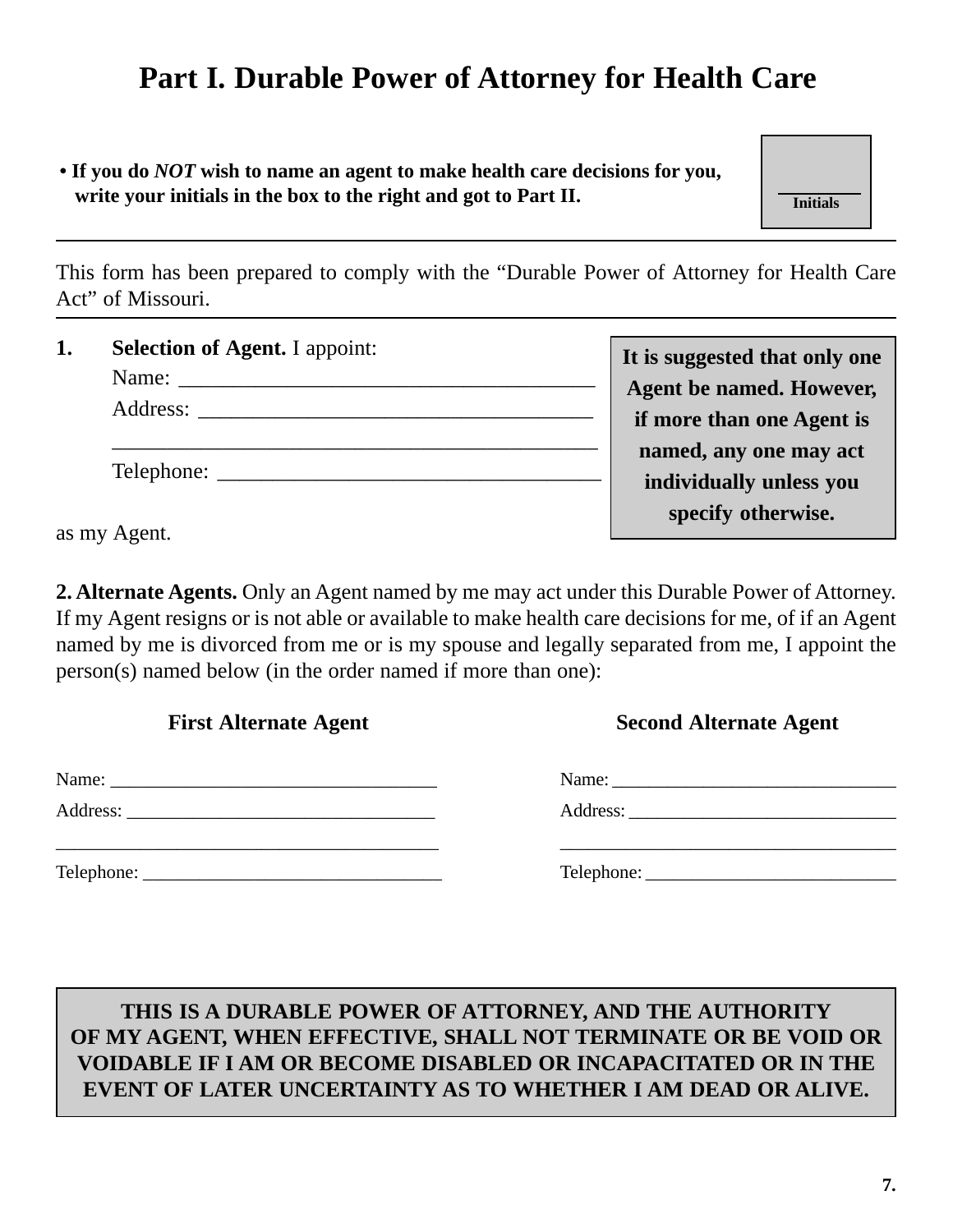## **Instructions for Completing Part I. (Continued)**

In **Section 3 Effective Date and Durability** the form lets you choose whether one or two doctors need to certify that you are incapacitated. Incapacitated means that you are no longer able to make decisions for yourself and it is time for your agent to act.

Choose whether you want one or two physicians to decide whether you are incapacitated.

If you want two doctors to decide that you are incapacitated, do *not* write anything in this section.

If you want one doctor to decide that you are incapacitated, write your initials in the shaded box above the line that says "initials" to the right of the statement "If you want one physician instead of two to decide whether you are incapacitated, write your initials in the box to the right." that is found in Section 3.

In **Section 4 Agent's Powers** you decide whether or not your agent can make decisions concerning withholding or withdrawing artificially supplied nutrition and hydration. Please indicate your decision in the space provided.

If you complete this Part I, you **must** sign it before a notary for it to be effective. Please look at the instructions on page 14.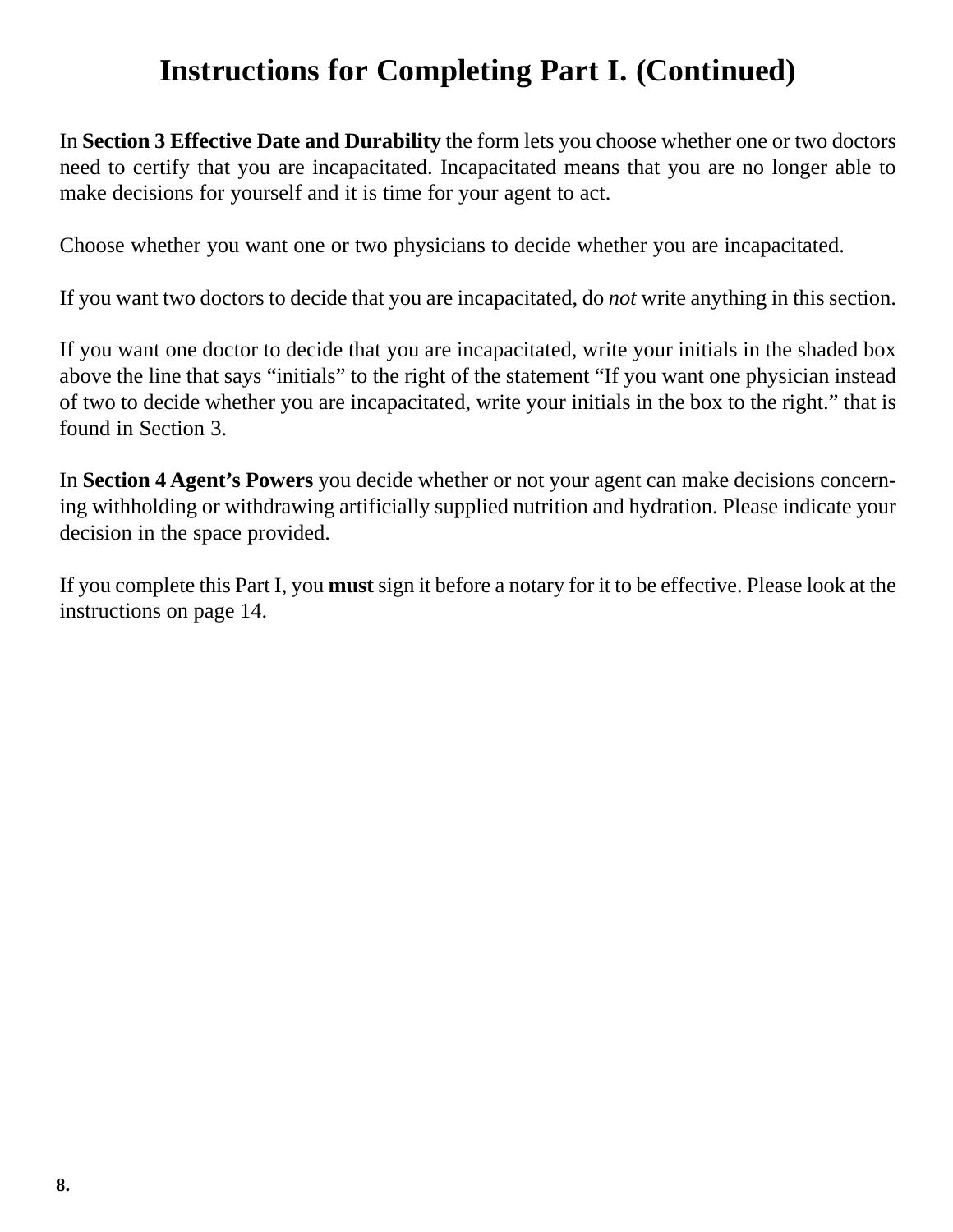## **Part I. Durable Power of Attorney for Health Care (Continued)**

**3. Effective Date and Durability.** Except for such earlier dates as may be set forth in Section 4, below, this Durable Power of Attorney is effective when **two** physicians decide and certify that I am incapacitated and unable to make and communicate a health care decision.

**• If you want ONE physician, instead of TWO, to decide whether you are incapacitated, write your initials in the box to the right.**

**4. Agent's Powers.** I grant to my Agent full authority to:

A. Give consent to, prohibit or withdraw any type of health care, medical care, treatment or procedure, even if my death may result.

- **If you wish to AUTHORIZE your Agent to direct a health care provider to withhold or withdraw artificially supplied nutrition and hydration (including tube feeding of food and water), write your initials in the box to the right.**
- **If you DO NOT WISH TO AUTHORIZE your Agent to direct a health care provider to withhold or withdraw artificially supplied nutrition and hydration, (including tube feeding of food and water), write your initials in the box to the right.**

B. Make all necessary arrangements for health care services on my behalf, and to hire and fire medical personnel responsible for my care;

C. Move me into or out of any health care facility (even if against medical advice) to obtain compliance with the decisions of my Agent; and

D. Take any other action necessary to do what I authorize here, including (but not limited to) granting any waiver or release from liability required by any health care provider, and taking any legal action at the expense of my estate to enforce this Durable Power of Attorney.

E. Act, effective immediately, as my "personal representative" as defined in 45 C.F.R.  $\S 164.502(g)$ , the regulations enacted pursuant to the Health Insurance Portability and Accountability Act of 1996 ("HIPAA"), and as hereafter amended, for the purpose of authorizing the release of my complete health record as may be necessary in order to obtain for my benefit medical treatment or consultation.

**5. Agent's Financial Liability and Compensation.** My Agent acting under this Durable Power of Attorney will incur no personal financial liability. My Agent shall not be entitled to compensation for services performed under this Durable Power of Attorney, but my Agent shall be entitled to reimbursement for all reasonable expenses incurred as a result of carrying out any provision hereof.

# **Initials**



**Initials**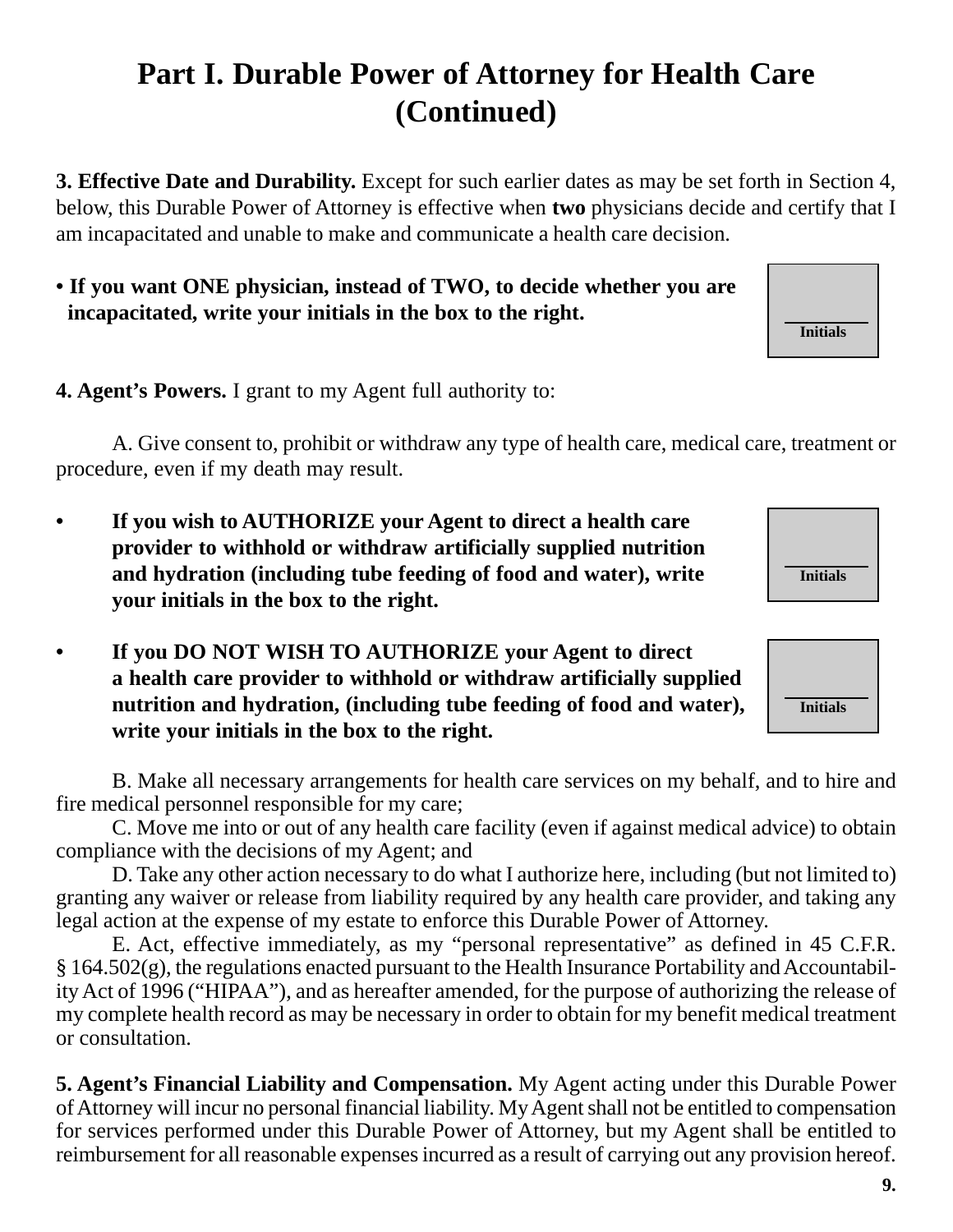## **Instruction for Completing Part II. Health Care Directive**

If you decide not to complete the Health Care Directive (Part II), write your initials above the line that says "initials" in the shaded box which appears below the words **"Part II. Health Care Directive"**.

If you decide to complete the Health Care Directive (Part II), please follow the instructions below:

DO NOT initial the shaded box below the words **"Part II. Health Care Directive"**.

Read the Directive Carefully.

Review the list of life-prolonging procedures and decide which, if any, of these procedures you would like to have withheld or withdrawn. Write your initials next to each procedure you want to be withheld or withdrawn if you are persistently unconscious or there is no reasonable expectation of your recovery from a seriously incapacitating or terminal illness or condition.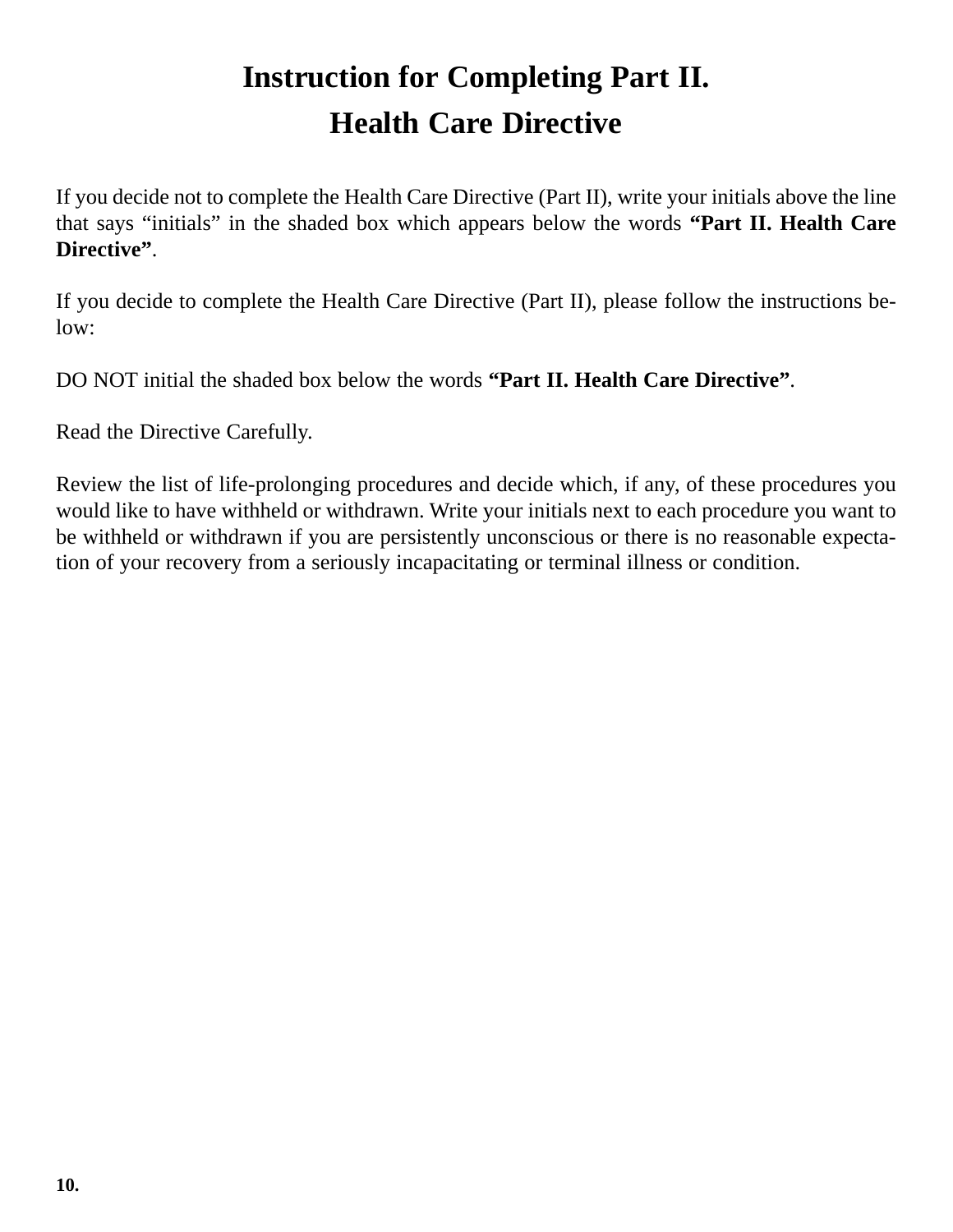## **Part II. Health Care Directive**

#### **• If you** *DO NOT WISH* **to make a health care directive, write your initials in the box to the right, and go to Part III.**

I make this HEALTH CARE DIRECTIVE ("Directive") to exercise my right to determine the course of my health care and to provide clear and convincing proof of my wishes and instructions about my treatment.

If I am persistently unconscious or there is no reasonable expectation of my recovery from a seriously incapacitating or terminal illness or condition, I direct that all of the life-prolonging procedures that I have initialled below be withheld or withdrawn.

#### **I want the following life-prolonging procedures to be withheld or withdrawn:**

| $\bullet$ | artificially supplied nutrition and hydration (including tube feeding of                                                                                                                    | <b>Initials</b>                    |
|-----------|---------------------------------------------------------------------------------------------------------------------------------------------------------------------------------------------|------------------------------------|
| $\bullet$ |                                                                                                                                                                                             |                                    |
| $\bullet$ |                                                                                                                                                                                             | <b>Initials</b>                    |
|           |                                                                                                                                                                                             | <b>Initials</b><br><b>Initials</b> |
|           |                                                                                                                                                                                             |                                    |
| $\bullet$ |                                                                                                                                                                                             | <b>Initials</b>                    |
|           |                                                                                                                                                                                             | <b>Initials</b><br><b>Initials</b> |
|           |                                                                                                                                                                                             | <b>Initials</b>                    |
| $\bullet$ | all other "life-prolonging" medical or surgical procedures that are merely<br>intended to keep me alive without reasonable hope of improving my<br>condition or curing my illness or injury | <b>Initials</b>                    |

However, if my physician believes that any life-prolonging procedure may lead to a significant recovery, I direct my physician to try the treatment for a reasonable period of time. If it does not improve my condition, I direct the treatment be withdrawn even if it shortens my life. I also direct that I be given medical treatment to relieve pain or to provide comfort, even if such treatment might shorten my life, suppress my appetite or my breathing, or be habit-forming.

I want to donate my organs or tissues and realize it may be necessary to maintain my body artificially after my death on a breathing machine until my organs can be removed.

 $\Box$  Yes  $\Box$  No  $\Box$  I do not want to address this question now

#### **IF I HAVE NOT DESIGNATED AN AGENT IN THE DURABLE POWER OF ATTORNEY, THIS DOCUMENT IS MEANT TO BE IN FULL FORCE AND EFFECT AS MY HEALTH CARE DIRECTIVE.**

**Initials**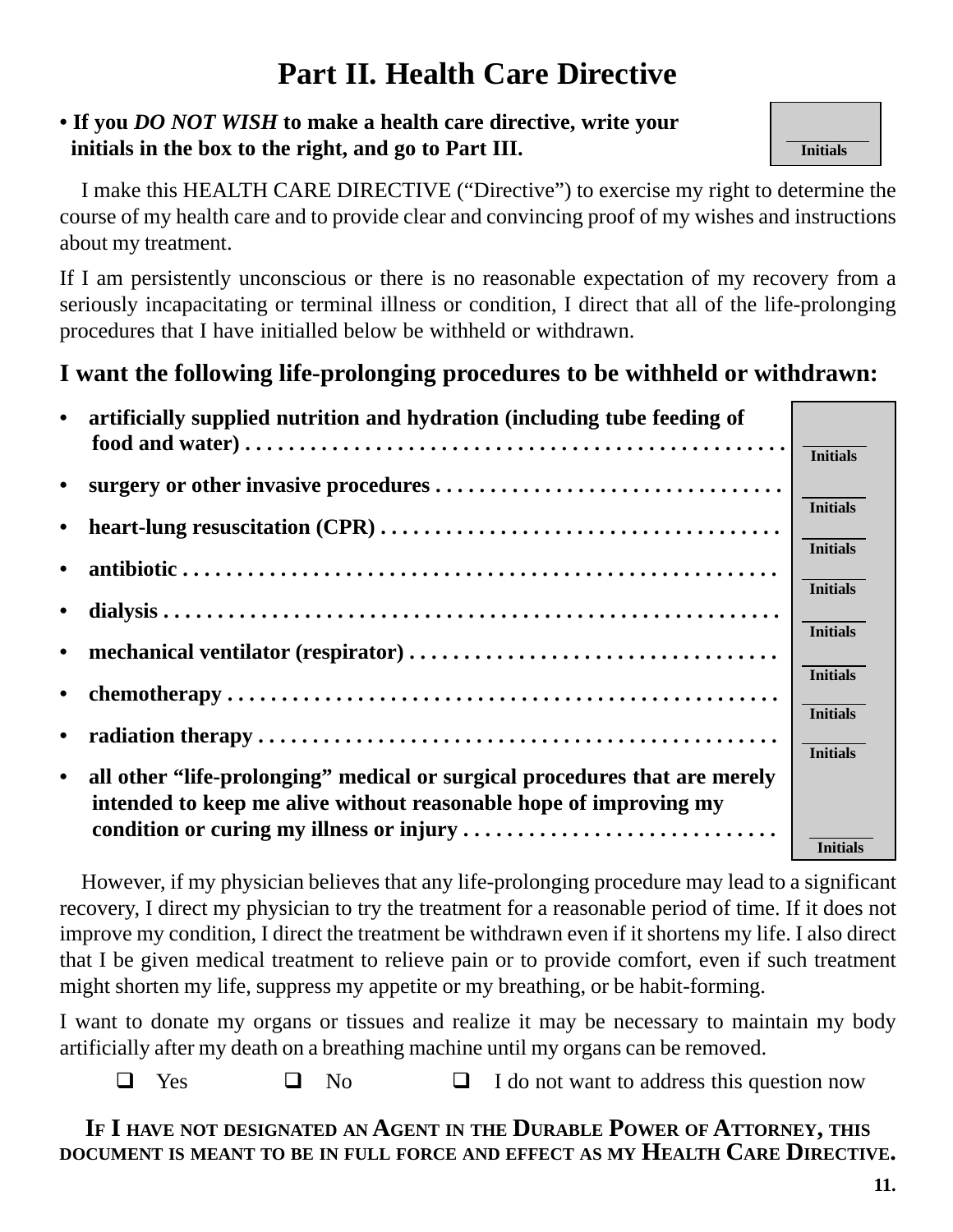## **Instructions for Completing Part III.**

## **General Provisions Included in the Directive and Durable Power of Attorney**

**Part III. must be completed for the Durable Power of Attorney for Health Care (Part I) and the Health Care Directive (Part II) to be effective. Please see the instructions on the back of the following page.**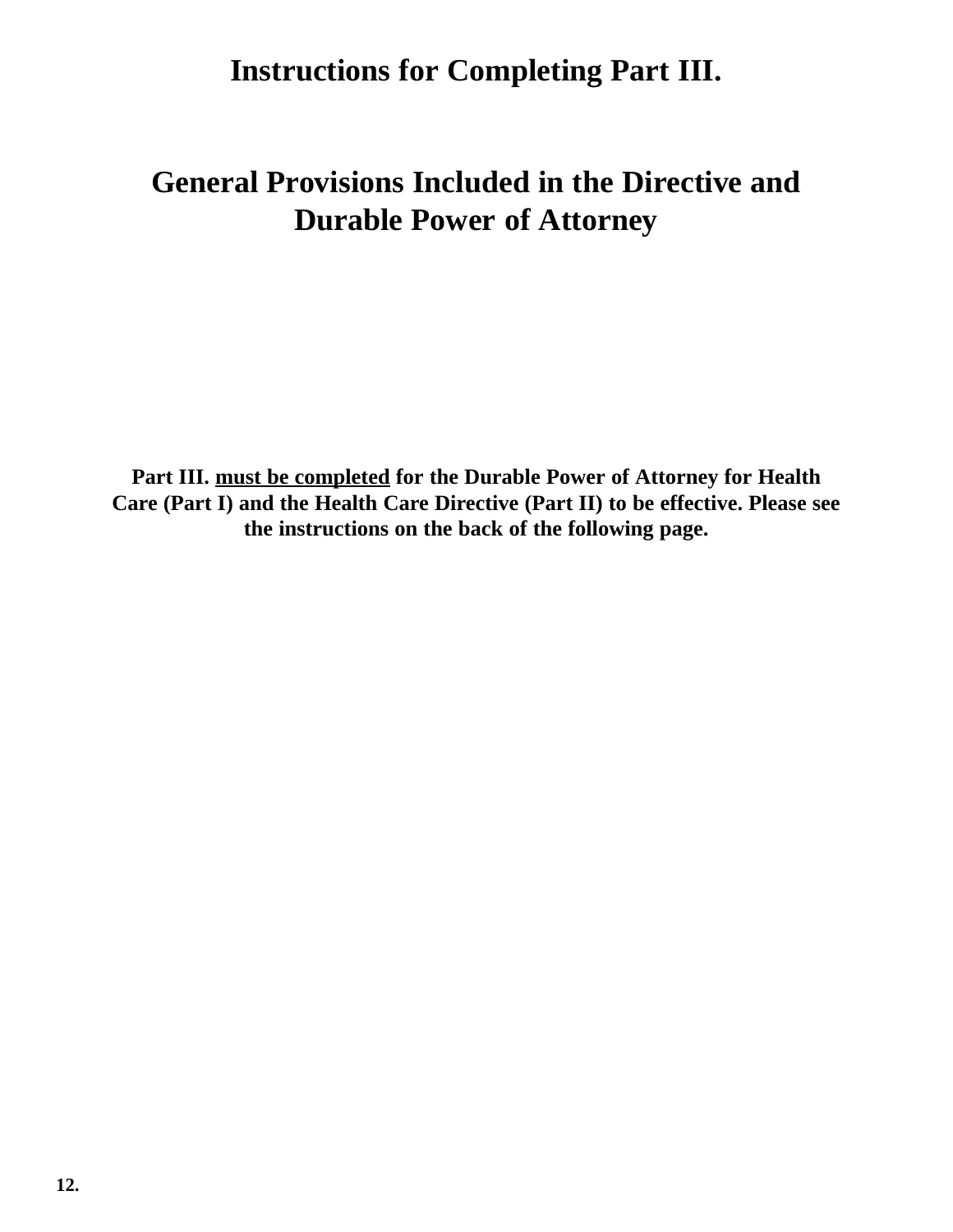## **Part III. General Provisions Included in the Directive and Durable Power of Attorney**

**1. Relationship Between Directive and Durable Power of Attorney.** If I have executed the Directive and the Durable Power of Attorney, I encourage my Agent to follow my wishes as expressed in the Directive in making decisions regarding life-prolonging procedures. However, I have confidence in my Agent's ability to make decisions in my best interest, and I authorize my Agent to make decisions that are contrary to my Directive in his or her best judgment. If the Durable Power of Attorney is somehow determined to be ineffective, or if my Agent is not able to serve, the Directive is intended to be used on its own as firm instructions to my health care providers regarding life-prolonging procedures.

**2. Protection of Third Parties Who Rely on My Agent.** No person who relies in good faith upon any representations by my Agent or Alternate Agent shall be liable to me, my estate, my heirs or assigns, for recognizing the Agent's authority.

**3. Revocation of Prior Directive or Durable Power of Attorney.** I revoke any prior LIVING WILL, Declaration or Health Care Directive executed by me. If I have appointed an Agent in a prior durable power of attorney, I revoke any health care terms contained in that durable power of attorney.

**4. Validity.** This document is intended to be valid in any jurisdiction in which it is presented. The provisions of this document are separable, so that the invalidity of one or more provisions shall not affect any others. A copy of this document shall be as valid as the original.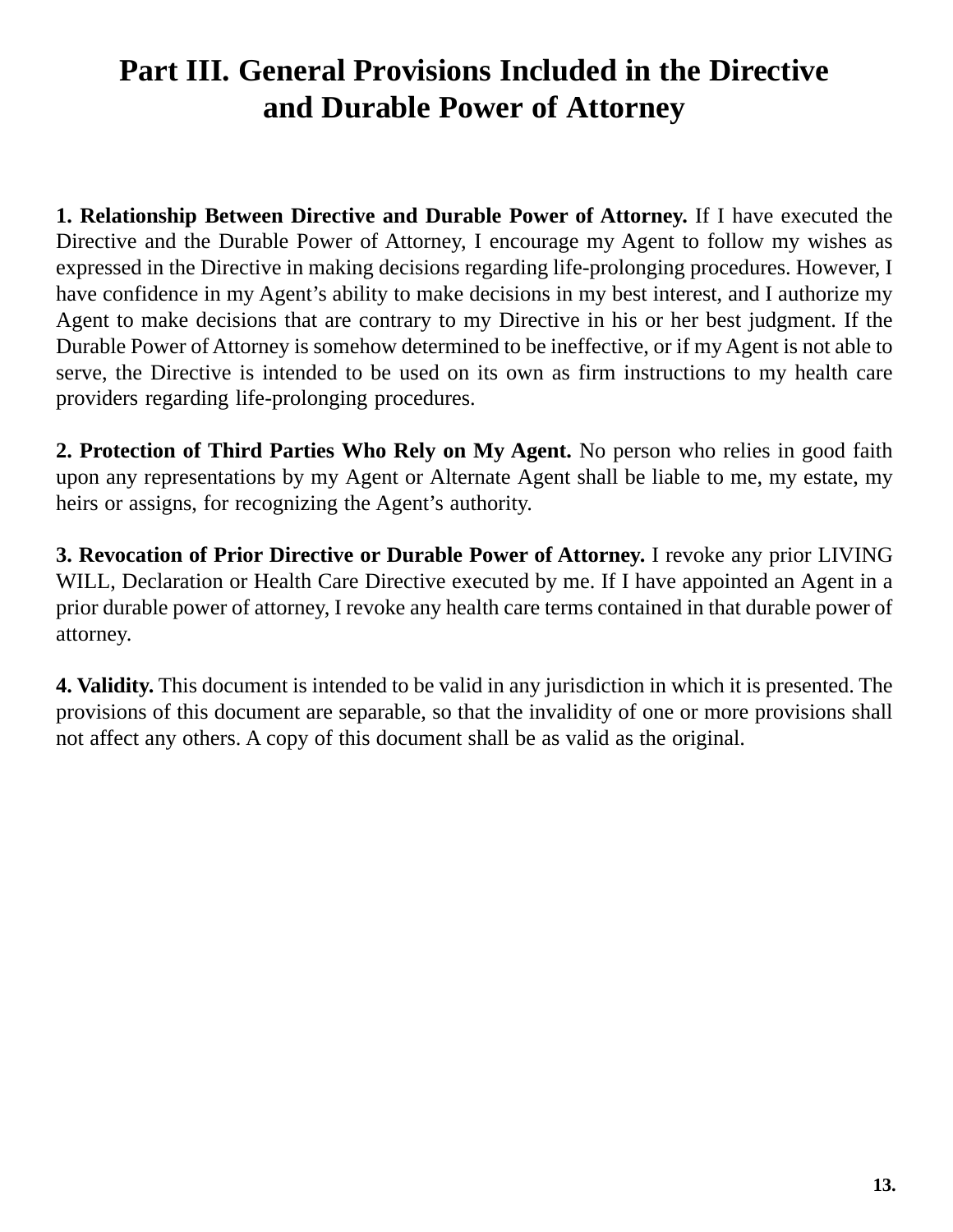## **Instructions for Completing Part III. (Continued)**

Part III must be completed for the Durable Power of Attorney for Health Care (Part I) and the Health Care Directive (Part II) to be effective. Please follow the instructions below:

Sign and date in the space provided. **Please print your name and address under the signature line.**



Have two witnesses sign and write in their addresses on the lines provided.



If you have completed the **Durable Power of Attorney for Health Care (Part I.)**, you will need to sign the form in the presence of a notary public who will then complete the notary block. You will also need to have two witnesses sign the form.

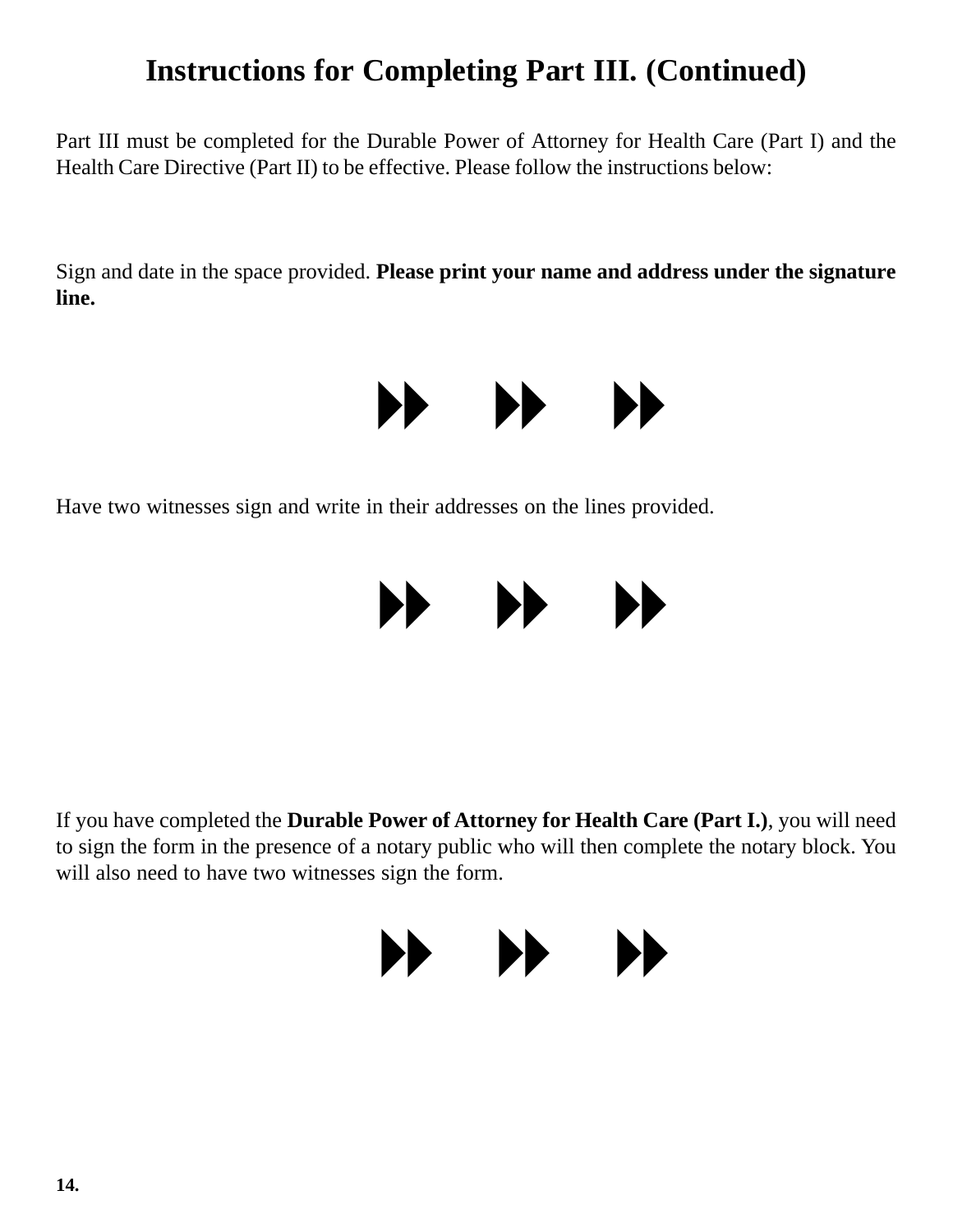## **Part III. General Provisions included in the Directive and Durable Power of Attorney (Continued)**

YOU MUST SIGN THIS DOCUMENT IN THE PRESENCE OF TWO WITNESSES.

IN WITNESS WHEREOF, I have executed this document this \_\_\_\_\_\_ day of

 $(month)$ ,  $(vear)$ .

Signature

\_\_\_\_\_\_\_\_\_\_\_\_\_\_\_\_\_\_\_\_\_\_\_\_\_\_\_\_\_\_\_\_\_\_\_\_\_\_\_\_

| <b>Print Name</b> |  |
|-------------------|--|
| Address           |  |
|                   |  |

The person who signed this document is of sound mind and voluntarily signed this document in our presence. Each of the undersigned witnesses is at least eighteen years of age.

| Signature  | Signature         |  |
|------------|-------------------|--|
| Print Name | <b>Print Name</b> |  |
| Address    | Address           |  |
|            |                   |  |

#### **ONLY REQUIRED FOR PART I — DURABLE POWER OF ATTORNEY**

| <b>STATE OF MISSOURI</b> |  |
|--------------------------|--|
|                          |  |
| <b>COUNTY OF</b>         |  |

On this \_\_\_\_\_\_ day of \_\_\_\_\_\_\_\_\_\_\_\_\_\_\_\_ (month), \_\_\_\_\_\_ (year), before me personally appeared **a** contract the set of the person described appeared **a** contract the person described in and who executed the foregoing instrument and acknowledged that he/she executed the same as his/her free act and deed.

IN WITNESS WHEREOF, I have hereunto set my hand and affixed my official seal in the County of \_\_\_\_\_\_\_\_\_\_\_\_\_\_\_\_\_\_\_\_\_, State of Missouri, the day and year first above written.

Notary Public

\_\_\_\_\_\_\_\_\_\_\_\_\_\_\_\_\_\_\_\_\_\_\_\_\_\_\_\_\_\_\_\_\_\_\_

My Commission Expires: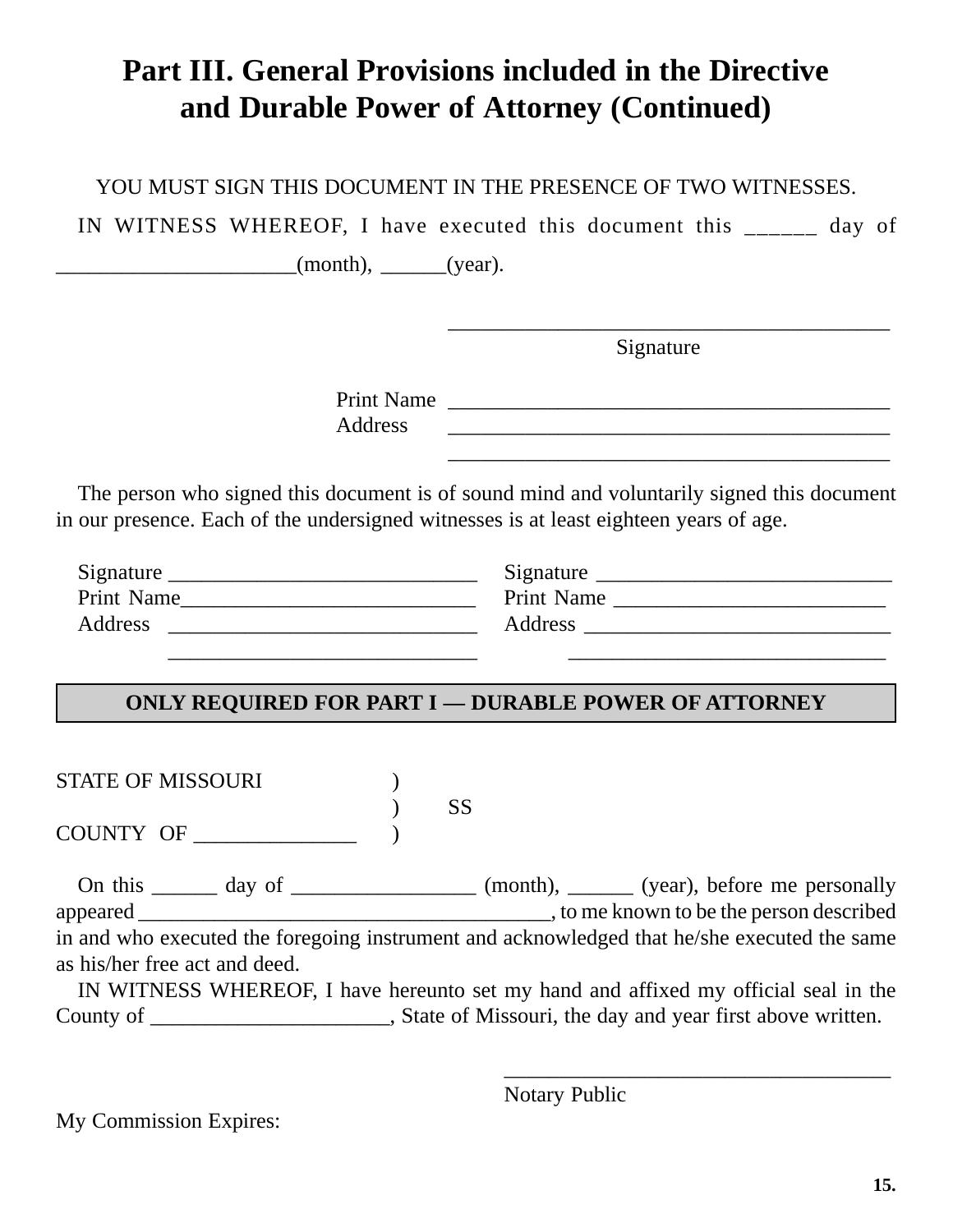## **Ordering Information**

Additional copies of this form are available at courthouses, libraries, and University of Missouri Extension Centers across Missouri at no charge. The form may be photocopied for use by additional persons. The form may also be ordered directly from The Missouri Bar. *Single* copies of the form are available from The Missouri Bar at no charge. However, a charge has been placed on multiple copies in order to cover the costs of printing, handling and postage. A check or money order for the correct amount must be sent to The Missouri Bar before multiple copies of the form may be mailed.

To order multiple copies of the form, refer to the pricing chart below.

#### **PRICE CHART**

*Single copies No charge Additional copies 75 cents per copy*

Please send a written request for the number of copies you desire, along with a check or money order for the correct amount, to:

> Health Care Proxy Form The Missouri Bar P.O. Box 119 Jefferson City, MO 65102-0119